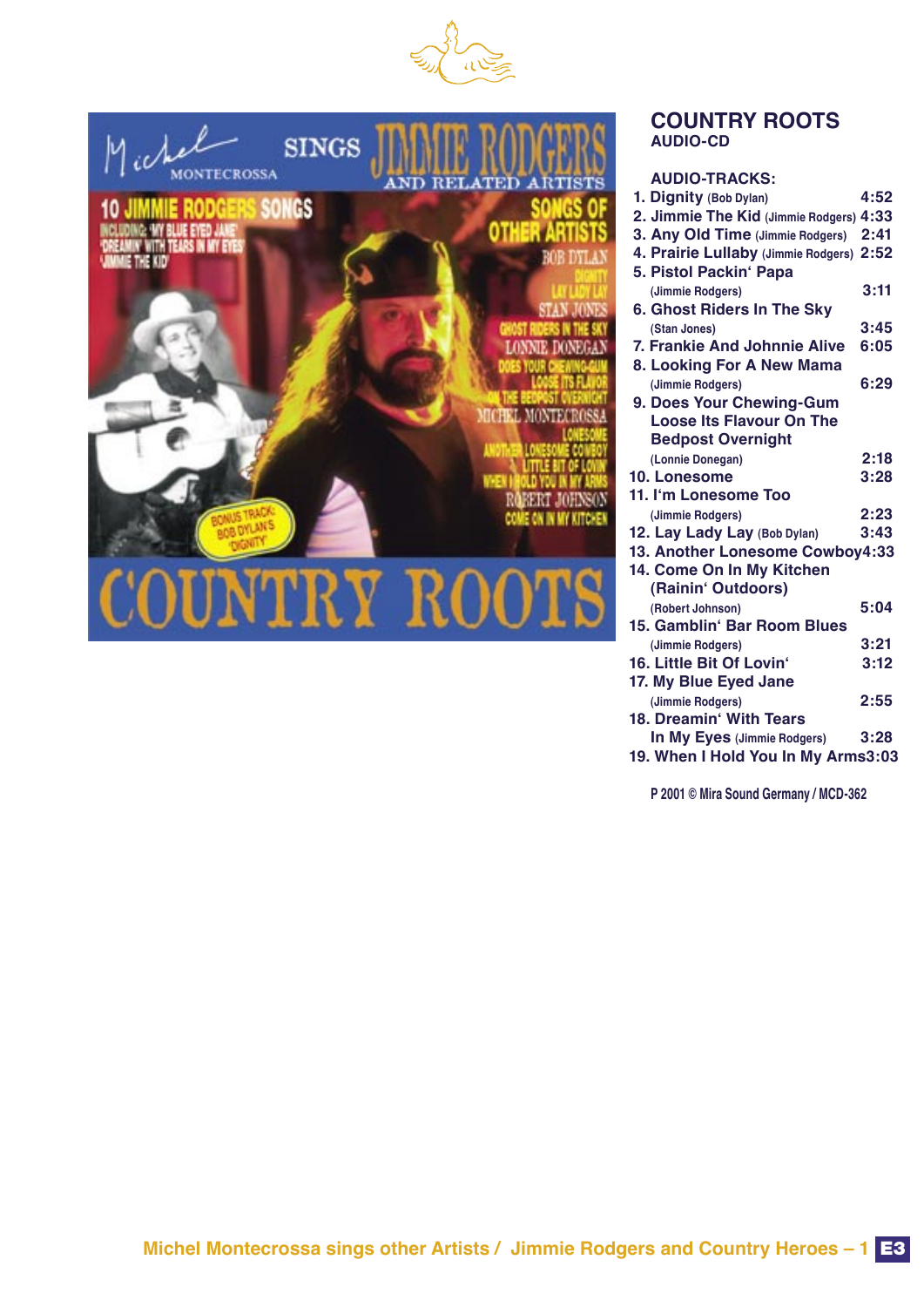



## **COUNTRY HEROES DOUBLE CD-PLUS**

| <b>AUDIO-TRACKS DISC ONE:</b> |         |
|-------------------------------|---------|
| 1. Let Me Be With You Tonight | $-5:17$ |
| 2. Various Girls              | 4:47    |
| 3. Take Me As I Am            | 5:27    |
| 4. I Ain't Got No Trouble     | 4:36    |
| 5. Green Valley Of Love       | 3:45    |
| 6. Streetlovin'               | 3:45    |
| 7. Goin' Down The Road        |         |
| Feelin' Great                 | 1:46    |
| 8. Me And My Woman            | 4:25    |
| 9. The Ultimate Party         |         |
| <b>Blue Grass</b>             | 3:21    |
| 10. Happy Dance               | 3:51    |
| 11. Fire On The Water         | 5:00    |
| 12. Time Is Standing Still    | 8:09    |
| <b>MPEG-VIDEO:</b>            |         |
| 1. Ring Of Fire (Johnny Cash) | 3:17    |
|                               |         |
| <b>INTERNET-DATA</b>          |         |
|                               |         |

**P 2002 © Mira Sound Germany / MCD-428**